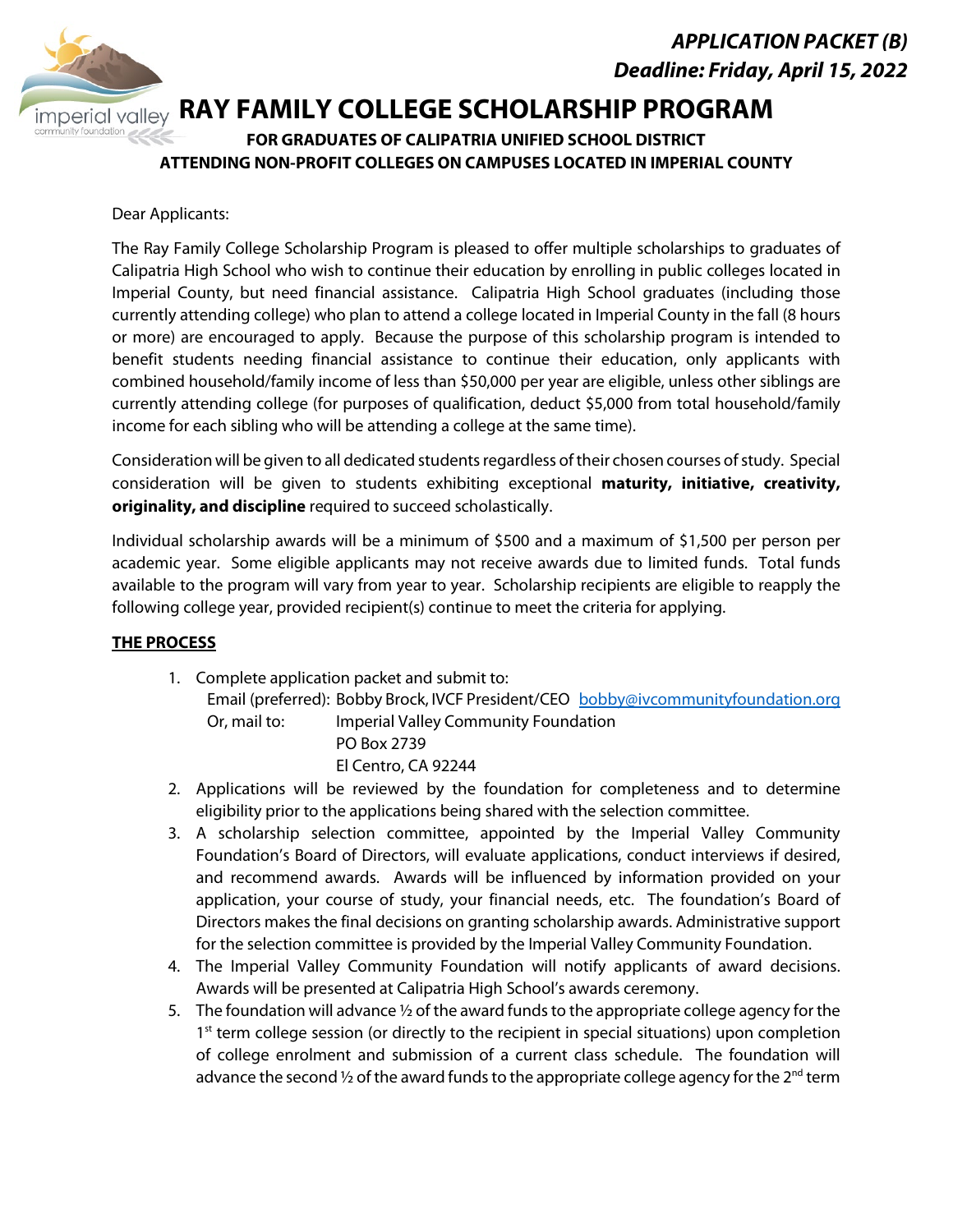college session (or directly to the recipient in special situations) upon completion of  $2<sup>nd</sup>$  term college enrolment and submission of a current class schedule.

#### **APPLICATIONS**

#### **Applicants must submit a complete application form and do the following:**

- 1. **Write and submit a personal essay, no more than two pages (12-point type).** It will be judged for originality, innovation, completeness, and display of temperament as well as the basics of grammar and syntax. The following questions are to be addressed (in any order) in your essay. You may also include any additional information you deem appropriate.
	- **A.** Why are you a good candidate for this scholarship?
	- **B.** How will this scholarship fit in with your financial plan for college?
	- **C.** Discuss or demonstrate evidence of your initiative, creativity and originality.
	- **D.** What do you think will be your major course of study?
	- **E.** What are your aspirations after college?
	- **F.** Of your achievements, which one do you consider the greatest?
	- **G.** Ten years after graduation from college, how do you hope to be contributing to society?
- 2. **Submit a recent photograph with your application.**
- 3. **Have your current official transcript (official copies from your school) sent to: bobby@ivcommunityfoundation.org** *(preferred method)* **or mailed to: Imperial Valley Community Foundation, PO Box 2739, El Centro, CA 92244.**
- 4. **Provide a minimum of two letters of recommendations.** Current college student should select campus related recommendations. Ask the letter writers to submit their letters directly to Bobby Brock, IVCF President/CEO at **bobby@ivcommunityfoundation.org.** Letters may also be mailed to: Imperial Valley Community Foundation, PO Box 2739, El Centro, CA 92244. It is your responsibility to coordinate with the letter writers to ensure the letters are submitted. You may telephone (760) 336-0055 or email **bobby@ivcommunityfoundation.org** to verify receipt of your application and letters of recommendations.

The Imperial Valley Community Foundation and Selection Committee reserves the right to request additional information from applicant prior to granting an award.

#### *Thank you for your application and for your interest in continuing your education. We wish you success in your educational endeavors and trust you will be worthy of those aiding you in your pursuit of further education.*

*Sincerely,*

*George Ray – RAY FAMILY COLLEGE SCHOLARSHIP PROGRAM*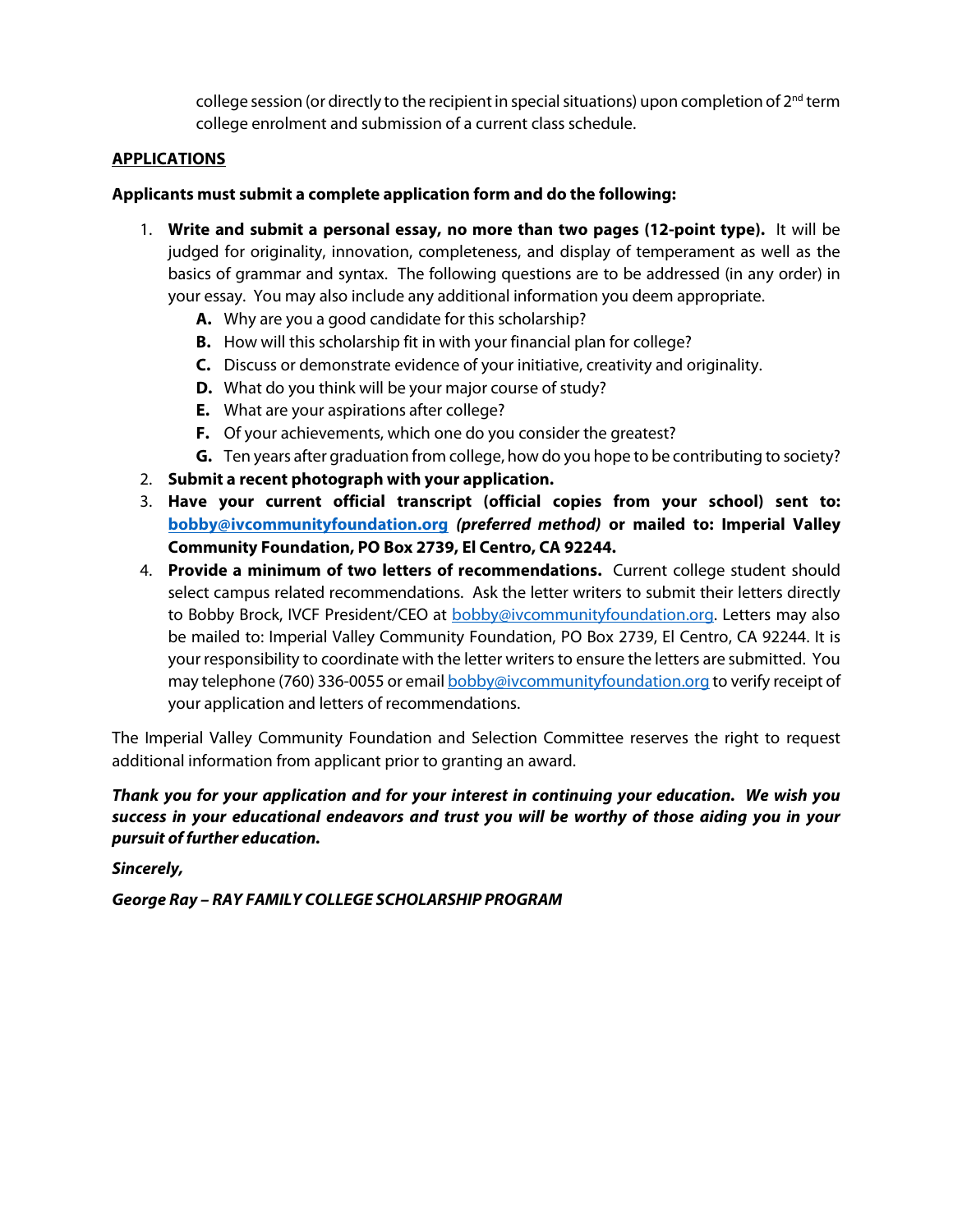# RAY FAMILY COLLEGE SCHOLARSHIP PROGRAM (B) FOR GRADUATES OF CALIPATRIA UNIFIED SCHOOL DISTRICT ATTENDING NON-PROFIT COLLEGES LOCATED IN IMPERIAL COUNTY

If additional space is needed to fully answer any question of the application, please attach a separate piece of paper. Clearly note your name and the question you are answering on the extra page.

| Extracurricular: athletic, music, art, and/or community activities: ________________________________ |  |
|------------------------------------------------------------------------------------------------------|--|
|                                                                                                      |  |
|                                                                                                      |  |
|                                                                                                      |  |
| Work experience (List all work experience, including volunteer work, and non-paying family work.)    |  |
|                                                                                                      |  |
|                                                                                                      |  |
|                                                                                                      |  |
|                                                                                                      |  |
|                                                                                                      |  |